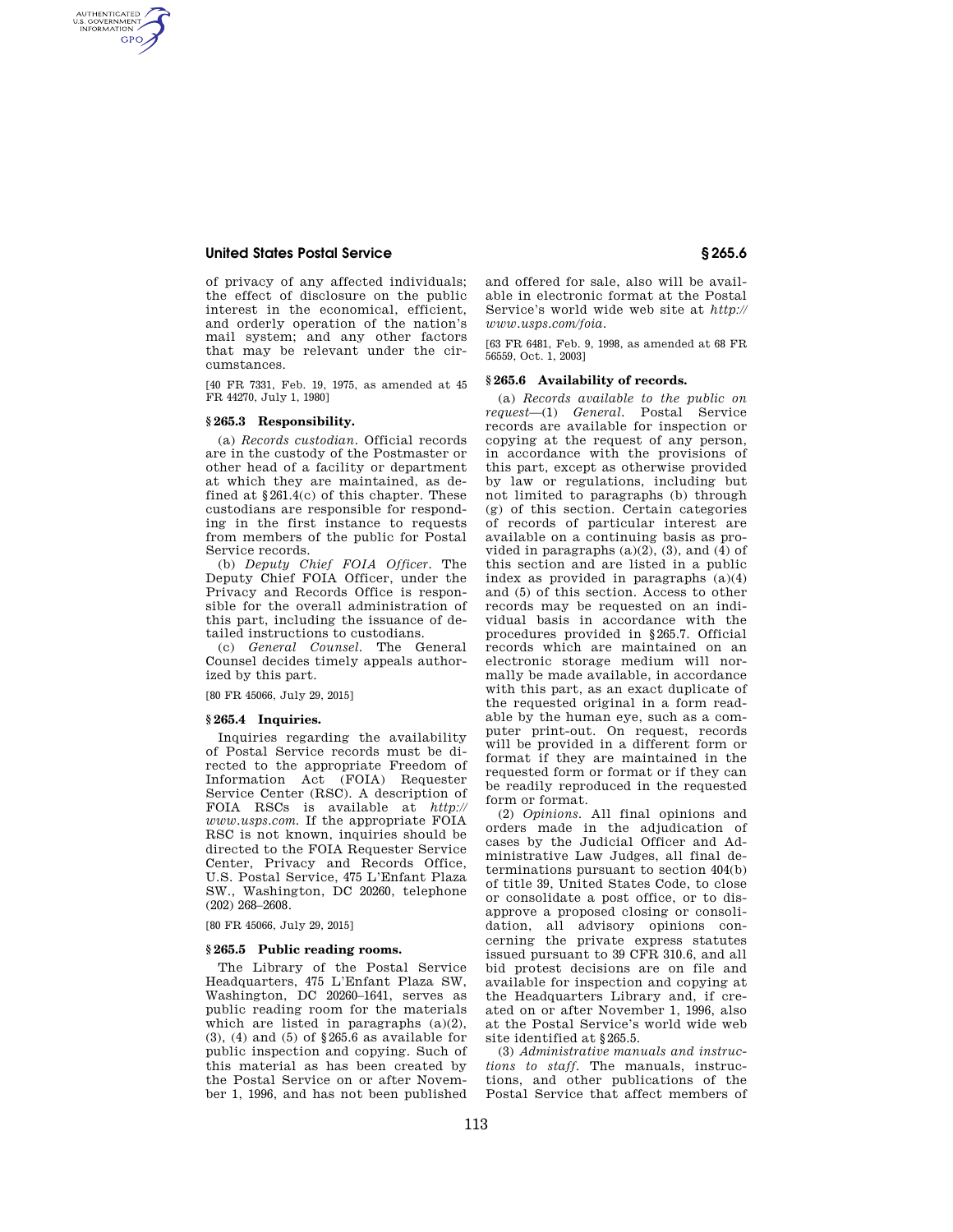the public are available through the Headquarters Library and at many post offices and other postal facilities. Those which are available to the public but are not listed for sale may be inspected in the Headquarters Library, at any postal facility which maintains a copy, or, if created on or after November 1, 1996, through the world wide web site identified at §265.5. Copies of publications which are not listed as for sale or as available free of charge may be obtained by paying a fee in accordance with §265.9.

(4) *Previously released records.* Records processed and disclosed after March 31, 1997, in response to a Freedom of Information Act request, which the Postal Service determines have become or are likely to become the subject of subsequent requests for substantially the same records, are available for inspection and copying at the Headquarters Library. Any such records created by the Postal Service on or after November 1, 1996, also will be available at the Postal Service's world wide web site identified at §265.5. Records described in this paragraph that were not created by, or on behalf of, the Postal Service generally will not be available at the world wide web site. Records will be available in the form in which they were originally disclosed, except to the extent that they contain information that is not appropriate for public disclosure and may be withheld pursuant to this section. Any deleted material will be marked and the applicable exemption(s) indicated in accordance with  $§265.7(d)(3)$ . A general index of the records described in this paragraph is available for inspection and copying at the Headquarters Library. [Beginning on or before December 31, 1999, the index also will be available at the Postal Service's world wide web site.]

(5) *Public index.* (i) A public index is maintained in the Headquarters Library and at the world wide web site of all final opinions and orders made by the Postal Service in the adjudication of cases, Postal Service policy statements which may be relied on as precedents in the disposition of cases, administrative staff manuals and instructions that affect the public, and other materials which the Postal Service elects to index and make available to

## **§ 265.6 39 CFR Ch. I (7–1–16 Edition)**

the public on request in the manner set forth in paragraph (a) of this section.

(ii) The index contains references to matters issued after July 4, 1967, and may reference matters issued prior to that date.

(iii) Any person may arrange for the inspection of any matter in the public index in accordance with the procedures of §265.7.

(iv) Copies of the public index and of matters listed in the public index may be purchased through the Headquarters Library with payment of fees as listed in the index or as provided in §265.9.

(v) Materials listed in the public index that were created on or after November 1, 1996, will also be available in electronic format at the Postal Service's world wide web site at *http:// www.usps.gov.* 

(6) *Listings of employees' names.* Upon written request, the Postal Service will, to the extent required by law, provide a listing of postal employees working at a particular postal facility.

(b) *Records not subject to mandatory public disclosure.* Certain classes of records are exempt from mandatory disclosure under exemptions contained in the Freedom of Information Act and in section 410(c) of title 39, U.S.C. The Postal Service will exercise its discretion, in accordance with the policy stated in §265.2, as implemented by instructions issued by the Records Office with the approval of the General Counsel in determining whether the public interest is served by the inspection or copying of records that are:

(1) Related solely to the internal personnel rules and practices of the Postal Service.

(2) Trade secrets, or privileged or confidential commercial or financial information, obtained from any person.

(3) Information of a commercial nature, including trade secrets, whether or not obtained from a person outside the Postal Service, which under good business practice would not be publicly disclosed. This class includes, but is not limited to:

(i) Information pertaining to methods of handling valuable registered mail.

(ii) Records of money orders, except as provided in R900 of the *Domestic Mail Manual (DMM).*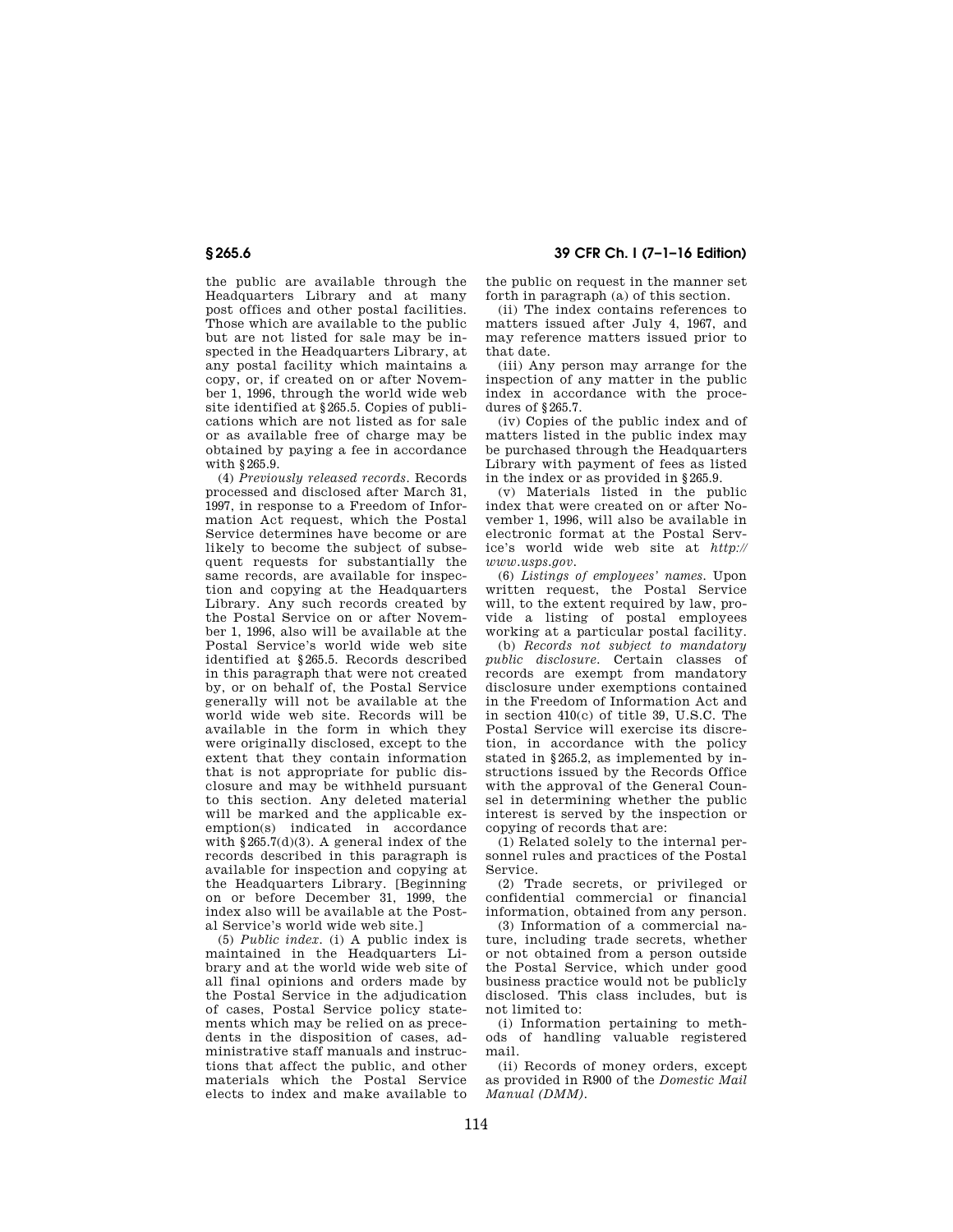(iii) Technical information concerning postage meters and prototypes submitted for Postal Service approval prior to leasing to mailers.

(iv) Reports of market surveys conducted by or under contract in behalf of the Postal Service.

(v) Records indicating rural carrier lines of travel.

(vi) Records compiled within the Postal Service which would be of potential benefit to persons or firms in economic competition with the Postal Service.

(vii) Information which, if publicly disclosed, could materially increase procurement costs.

(viii) Information which, if publicly disclosed, could compromise testing or examination materials.

(4) Interagency or internal memoranda or letters that would not be available by law to a private party in litigation with the Postal Service.

(5) Reports and memoranda of consultants or independent contractors, except to the extent they would be required to be disclosed if prepared within the Postal Service.

(6) Files personal in nature, including medical and personnel files, the disclosure of which would constitute a clearly unwarranted invasion of personal privacy.

(7) Information prepared for use in connection with proceedings under chapter 36 of title 39, U.S.C., relating to rate, classification, and service changes.

(8) Information prepared for use in connection with the negotiation of collective bargaining agreements under chapter 12 of title 39, U.S.C., or minutes of, or notes kept during, negotiating sessions conducted under such chapter

(9) Other matter specifically exempted from disclosure by statute.

(c) *Records or information compiled for law enforcement purposes.* (1) Investigatory files compiled for law enforcement purposes, whether or not considered closed, are exempt by statute from mandatory disclosure except to the extent otherwise available by law to a party other than the Postal Service, 39 U.S.C. 410(c)(6). As a matter of policy, however, the Postal Service will normally make records or information

compiled for law enforcement purposes available upon request unless the production of these records:

(i) Could reasonably be expected to<br>interfere with enforcement proenforcement ceedings;

(ii) Would deprive a person of a right to a fair trial or an impartial adjudication;

(iii) Could reasonably be expected to constitute an unwarranted invasion of personal privacy;

(iv) Could reasonably be expected to disclose the identity of a confidential source, including a State, local, or foreign agency or authority or any private institution which furnished information on a confidential basis, and, in the case of a record or information compiled by a criminal law enforcement authority (such as the Postal Inspection Service) in the course of a criminal investigation, or by an agency conducting a lawful national security intelligence investigation, information furnished by a confidential source;

(v) Would disclose techniques and procedures for law enforcement investigations or prosecutions, or would disclose guidelines for law enforcement investigations or prosecutions if such disclosure could reasonably be expected to risk circumvention of the law; or

(vi) Could reasonably be expected to endanger the life or physical safety of any individual.

(2) Whenever a request is made which involves access to records described in  $$265.6(c)(1)(i)$ , and

(i) The investigation or proceeding involves a possible violation of criminal law; and

(ii) There is reason to believe that,

(A) The subject of the investigation or proceeding is not aware of its pendency, and

(B) Disclosure of the existence of the records could reasonably be expected to interfere with enforcement proceedings, the Postal Service may, during only such time as that circumstance continues, treat the records as not subject to the requirements of the Freedom of Information Act.

(3) Whenever informant records maintained by a criminal law enforcement agency (such as the Postal Inspection Service) under an informant's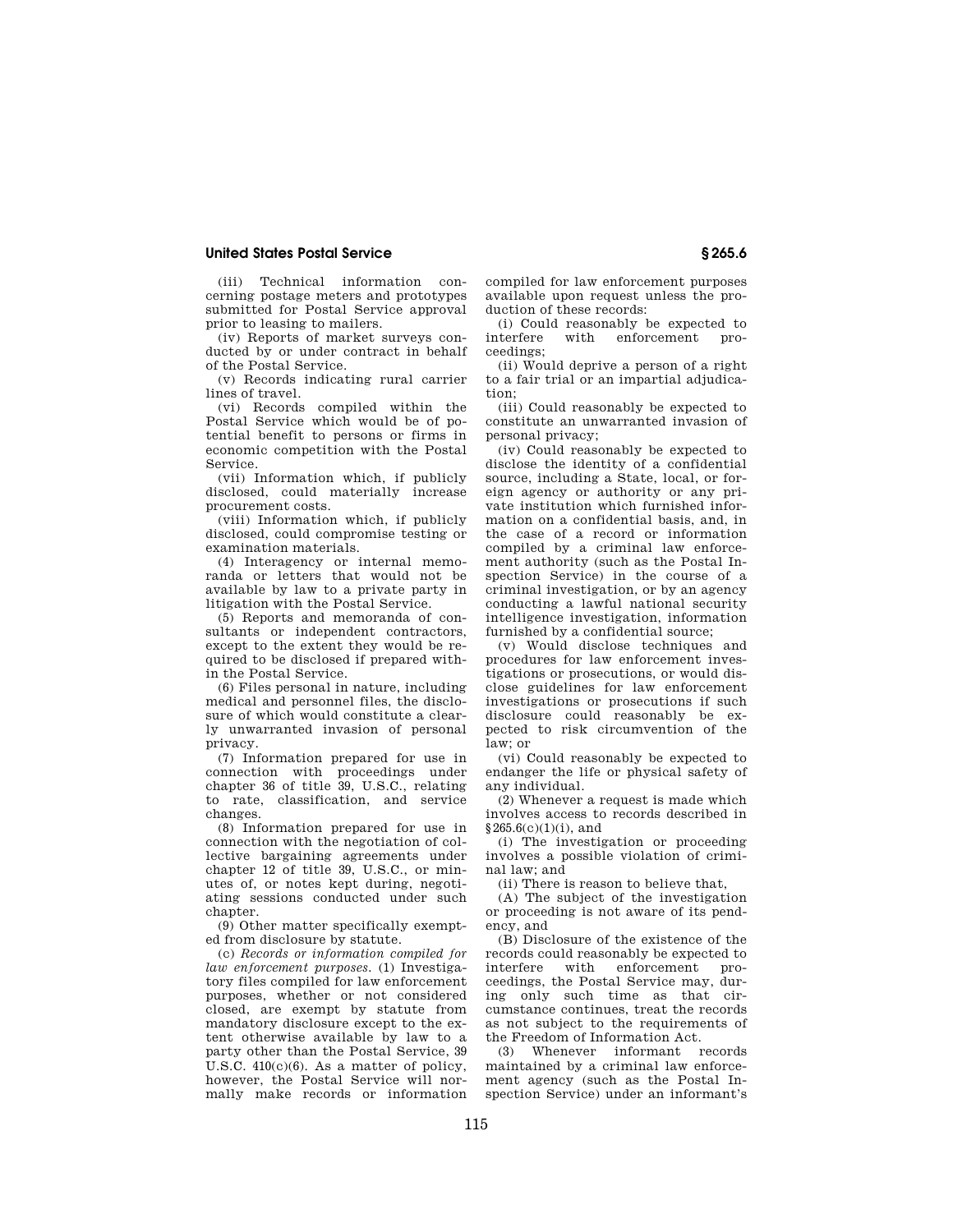name or personal identifier are requested by a third party according to the informant's name or personal identifier, the records may be treated as not subject to the requirements of the Freedom of Information Act unless the informant's status as an informant has been officially confirmed.

(4) Authority to disclose records or information compiled for law enforcement purposes to persons outside the Postal Service must be obtained from the Chief Postal Inspector, U.S. Postal Service, Washington, DC 20260–2100, or designee.

(d) *Disclosure of names and addresses of customers.* Upon request, the names and addresses of specifically identified Postal Service customers will be made available only as follows:

(1) *Change of address.* The new address of any specific customer who has filed a permanent or temporary change of address order (by submitting PS Form 3575, a hand-written order, or an electronically communicated order) will be furnished to any person, except that the new address of a specific customer who has indicated on the order that the address change is for an individual or an entire family will be furnished only in those circumstances stated at paragraph (d)(5) of this section. Disclosure will be limited to the address of the specifically identified individual about whom the information is requested (not other family members or individuals whose names may also appear on the change of address order). The Postal Service reserves the right not to disclose the address of an individual for the protection of the individual's personal safety. Other information on PS Form 3575 or copies of the form will not be furnished except in those circumstances stated at paragraphs (d)(5)(i), (d)(5)(iii), or (d)(5)(iv) of this section.

(2) *Name and address of permit holder.*  The name and address of the holder of a particular bulk mail permit, permit imprint or similar permit (but not including postage meter licenses), and the name of any person applying for a permit in behalf of a holder will be furnished to any person upon the payment of any fees authorized by paragraph (b) of §265.9. For the name and address of a postage meter license holder, see

**§ 265.6 39 CFR Ch. I (7–1–16 Edition)** 

paragraph (d)(3) of this section. (Lists of permit holders may not be disclosed to members of the public. See paragraph (e)(1) of this section.)

(3) *Name and address of postage evidencing user.* The name and address of an authorized user of a postage meter or PC Postage product (postage evidencing systems) printing a specified indicium will be furnished to any person upon the payment of any fees authorized by paragraph (b) of §265.9, provided the user is using the postage meter or PC Postage product for business purposes. The request for this information must be sent to the manager of Postage Technology Management, Postal Service Headquarters. The request must include the original or a photocopy of the envelope or wrapper on which the postage meter or PC postage indicium in question is printed, and a copy or description of the contents to support that the sender is a business or firm and not an individual. (Lists of authorized users of postage meters or PC Postage products may not be disclosed to members of the public.)

(4) *Post Office boxholder information.*  Information from PS Form 1093, *Application for Post Office Box or Caller Service*, will be provided as follows:

(i) Except as provided in paragraph  $(d)(4)(iii)$  of this section, the boxholder applicant name and address from PS Form 1093 will be provided only in those circumstances stated in paragraphs (d)(5)(i) through (d)(5)(iii) of this section.

(ii) Except as provided in paragraph  $(d)(4)(iii)$  of this section, the names of persons listed as receiving mail, other than the boxholder applicant, will be furnished from PS Form 1093 only in those circumstances stated in paragraphs  $(d)(5)(i)$  and  $(d)(5)(iii)$  of this section.

(iii) When a copy of a protective order has been filed with the postmaster, information from PS Form 1093 will not be disclosed except pursuant to the order of a court of competent jurisdiction.

(5) *Exceptions.* Except as otherwise provided in these regulations, names or addresses of Postal Service customers will be furnished only as follows: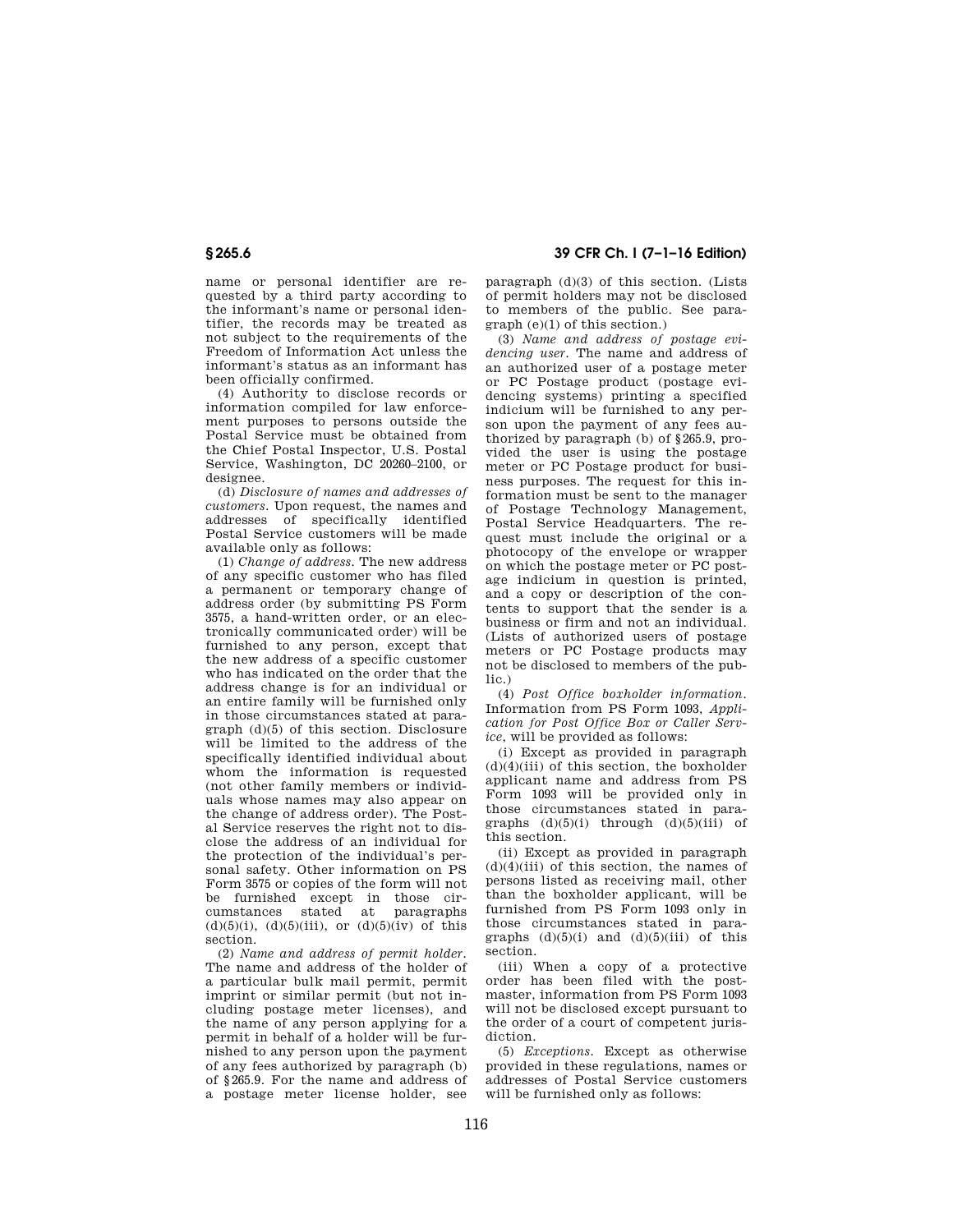(i) To a federal, state or local government agency upon prior written certification that the information is required for the performance of its duties. The Postal Service requires government agencies to use the format appearing at the end of this section when requesting the verification of a customer's current address or a customer's new mailing address. If the request lacks any of the required information or a proper signature, the postmaster will return the request to the agency, specifying the deficiency in the space marked 'OTHER'. A copy of PS Form 1093 may be provided.

(ii) To a person empowered by law to serve legal process, or the attorney for a party in whose behalf service will be made, or a party who is acting *pro se*, upon receipt of written information that specifically includes all of the following: (A) A certification that the name or address is needed and will be used solely for service of legal process in connection with actual or prospective litigation; (B) a citation to the statute or regulation that empowers the requester to serve process, if the requester is other than the attorney for a party in whose behalf service will be made, or a party who is acting *pro se*; (C) the names of all known parties to the litigation; (D) the court in which the case has been or will be commenced; (E) the docket or other identifying number, if one has been issued; and (F) the capacity in which the boxholder is to be served, *e.g.*, defendant or witness. By submitting such information, the requester certifies that it is true. The address of an individual who files with the postmaster a copy of a protective court order will not be disclosed except as provided under paragraphs  $(d)(5)(i)$ ,  $(d)(5)(iii)$ , or  $(d)(5)(iv)$ of this section. A copy of Form 1093 will not be provided.

The Postal Service suggests use of the standard format appearing at the end of this section when requesting information under this paragraph. When using the standard format on the submitter's own letterhead, the standard format must be used in its entirety. The warning statement and certification specifically must be included immediately before the signature block. If the request lacks any of the

required information or a proper signature, the postmaster will return it to the requester specifying the deficiency.

NOTE: The term *pro se* means that a party is not represented by an attorney but by himself or herself.

(iii) In compliance with a subpoena or court order, except that change of address or boxholder information which is not otherwise subject to disclosure under these regulations may be disclosed only pursuant to a court order.

(iv) To a law enforcement agency, for oral requests made through the Inspection Service, but only after the Inspection Service has confirmed that the information is needed in the course of a criminal investigation. (All other requests from law enforcement agencies should be submitted in writing to the postmaster as in paragraph  $(d)(5)(i)$  of this section.)

(6) *Jury service.* The mailing address of any customer sought in connection with jury service, if known, will be furnished without charge upon prior written request to a court official, such as a judge, court clerk or jury commissioner.

(7) *Address verification.* The address of a postal customer will be verified at the request of a Federal, State, or local government agency upon written certification that the information is required for the performance of the agency's duties. ''Verification'' means advising such an agency whether or not its address for a postal customer is one at which mail for that customer is currently being delivered. ''Verification'' neither means nor implies knowledge on the part of the Postal Service as to the actual residence of the customer or as to the actual receipt by the customer of mail delivered to that address. The Postal Service requires government agencies to use the format appearing at the end of this section when requesting the verification of a customer's current address or a customer's new mailing address. If the request lacks any of the required information or a proper signature, the postmaster will return the request to the agency, specifying the deficiency in the space marked ''OTHER''.

(8) *Business/Residence location.* If the location of a residence or a place of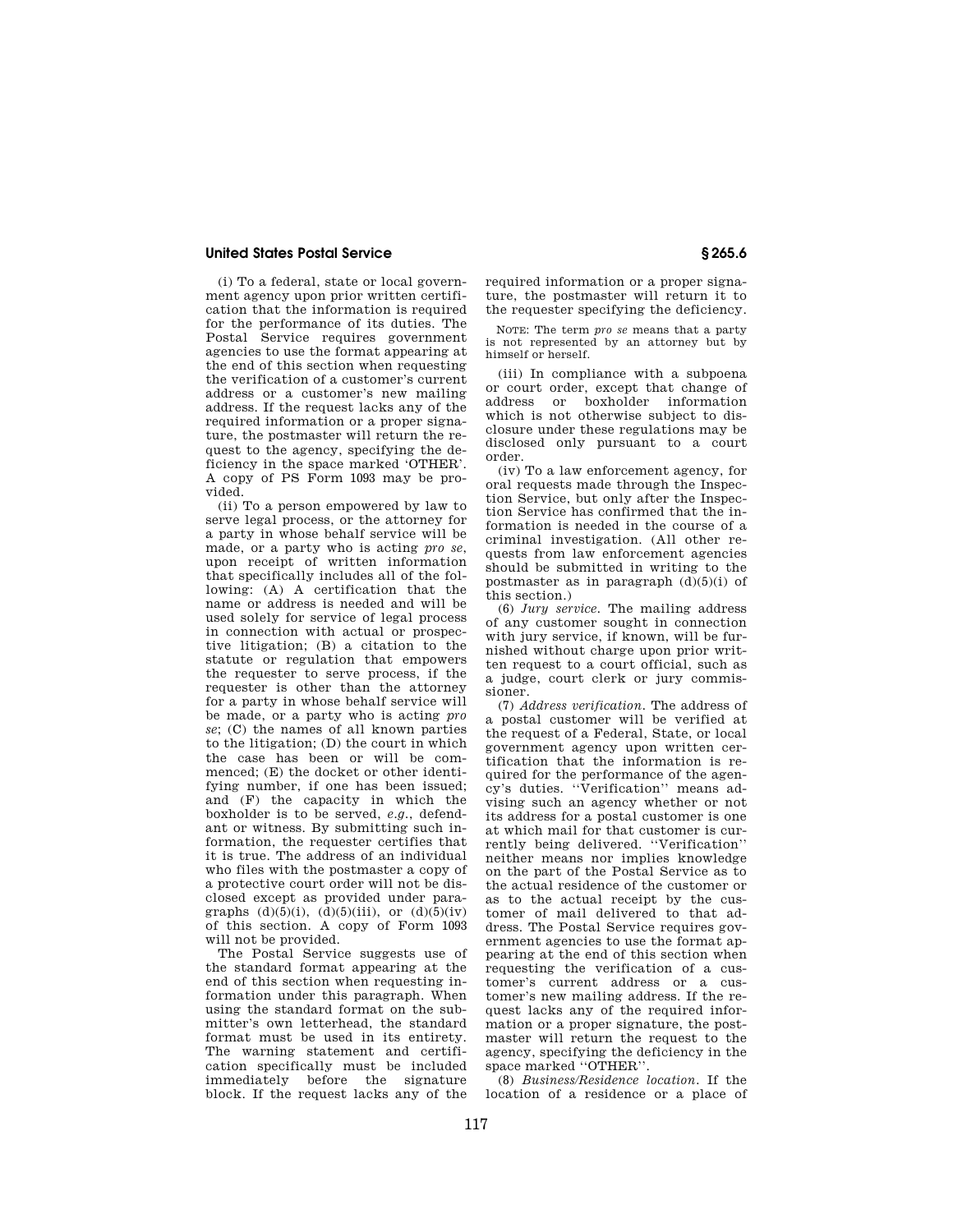business is known to a Postal Service employee, whether as a result of official duties or otherwise, the employee may, but need not, disclose the location or give directions to it. No fee is charged for such information.

(9) *Private mailbox information.* Information from PS Form 1583, *Application for Delivery of Mail Through Agent*, will be provided as follows:

(i) Except as provided in paragraph (d)(9)(iii) of this section, information from PS Form 1583 will be provided only in the circumstance stated in paragraph  $(d)(5)(iii)$  of this section.

(ii) To the public only for the purpose of identifying a particular address as an address of an agent to whom mail is delivered on behalf of other persons. No other information, including, but not limited to, the identities of persons on whose behalf agents receive mail, may be disclosed to the public from PS Form 1583.

(iii) Information concerning an individual who has filed a protective court order with the postmaster will not be disclosed except pursuant to the order of a court of competent jurisdiction.

(e) *Information not available for public disclosure.* (1) Except as provided by paragraph  $(a)(6)$  of this section, the Postal Service and its officers and employees shall not make available to the public by any means or for any purpose any mailing list or other list of names or addresses (past or present) of postal patrons or other persons.

**§ 265.6 39 CFR Ch. I (7–1–16 Edition)** 

(2) Records or other documents which are classified or otherwise specifically authorized by Executive Order 12356 and implementing regulations to be kept secret in the interest of the national defense or foreign policy are not subject to disclosure pursuant to this part.

(3) Records consisting of trade secrets or confidential financial data, the disclosure of which is prohibited by section 1905 of title 18, U.S.C., are not subject to disclosure pursuant to this part.

(4) Other records, the disclosure of which is prohibited by statute, are not subject to disclosure pursuant to this part.

(f) *Protection of the right of privacy.* If any record required or permitted by this part to be disclosed contains the name of, or other identifying details concerning, any person, including an employee of the Postal Service, the disclosure of which would constitute a clearly unwarranted invasion of personal privacy, the name or other identifying details shall be deleted before the record is disclosed and the requester so informed.

(g) *Disclosure in part of otherwise exempt record.* Any reasonably segregable portion of a record shall be provided after deleting the information which is neither subject to mandatory disclosure nor available as a matter of discretion.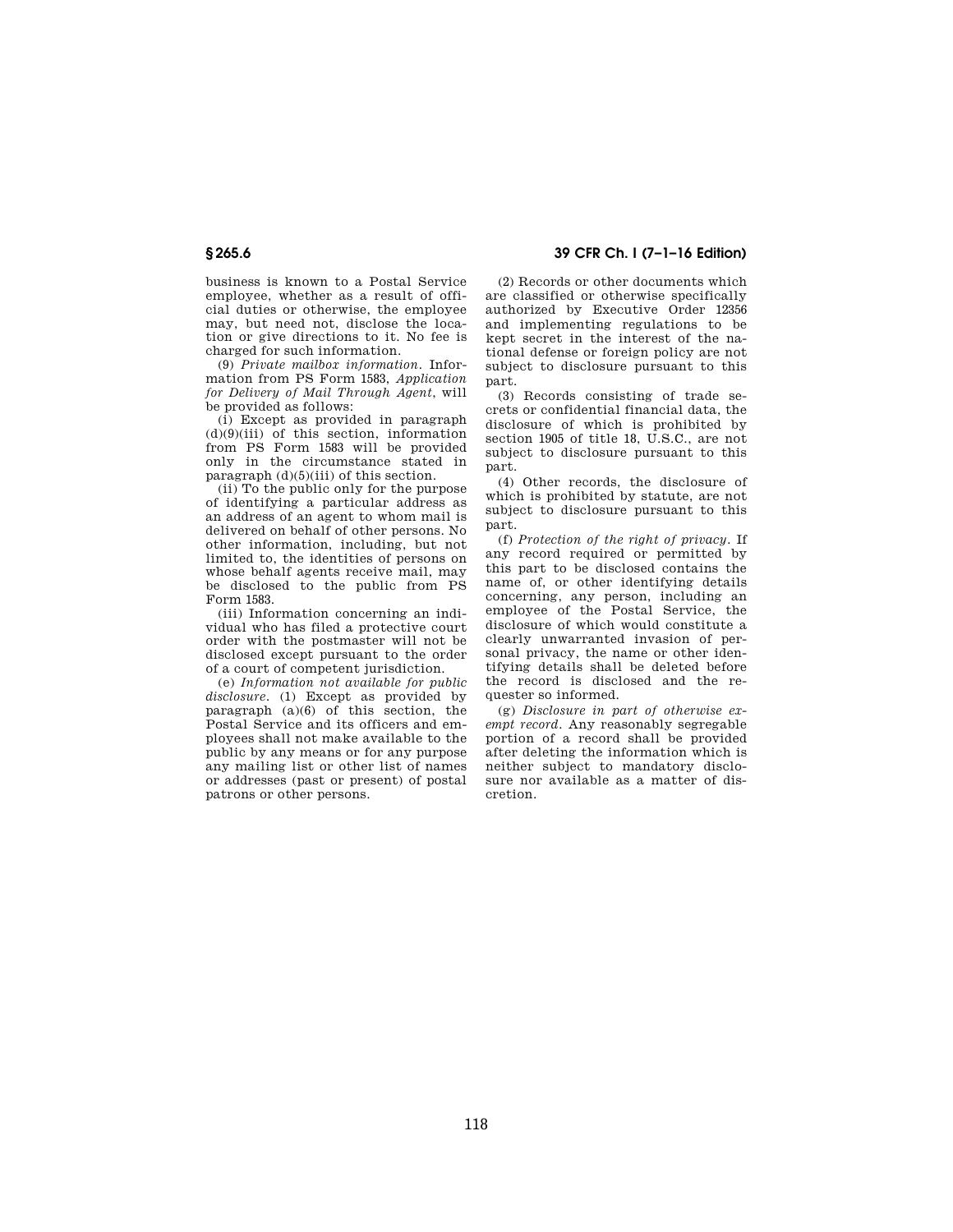# **Change of Address or Boxholder Request Format - Process Servers**

| Postmaster                                                                                                                                                                                                                                                                                                                                                                                            | Date                                                                                                                           |  |
|-------------------------------------------------------------------------------------------------------------------------------------------------------------------------------------------------------------------------------------------------------------------------------------------------------------------------------------------------------------------------------------------------------|--------------------------------------------------------------------------------------------------------------------------------|--|
| City, State, ZIP Code                                                                                                                                                                                                                                                                                                                                                                                 |                                                                                                                                |  |
| <b>PROCESS</b>                                                                                                                                                                                                                                                                                                                                                                                        | REQUEST FOR CHANGE OF ADDRESS OR BOXHOLDER INFORMATION NEEDED FOR SERVICE OF LEGAL                                             |  |
| Please furnish the new address or the name and address (if a boxholder) for the following:                                                                                                                                                                                                                                                                                                            |                                                                                                                                |  |
| Name: 2008. 2009. 2009. 2009. 2010. 2010. 2010. 2010. 2010. 2010. 2010. 2010. 2010. 2010. 2010. 2010                                                                                                                                                                                                                                                                                                  |                                                                                                                                |  |
|                                                                                                                                                                                                                                                                                                                                                                                                       |                                                                                                                                |  |
| Note: Only one request may be made per completed form. The name and last known address are required for change of<br>address information. The name, if known, and Post Office box address are required for boxholder information.                                                                                                                                                                     |                                                                                                                                |  |
| The following information is provided in accordance with 39 CFR 265.6(d)(5)(ii). There is no fee for providing boxholder or<br>change of address information.                                                                                                                                                                                                                                         |                                                                                                                                |  |
| 1. Capacity of requester (e.g., process server, attorney, party representing self):                                                                                                                                                                                                                                                                                                                   |                                                                                                                                |  |
| 2. Statute or regulation that empowers me to serve process (not required when requester is an attorney or a party acting<br>pro se - except a corporation acting pro se must cite statute):                                                                                                                                                                                                           |                                                                                                                                |  |
|                                                                                                                                                                                                                                                                                                                                                                                                       |                                                                                                                                |  |
| 4. The court in which the case has been or will be heard: _______________________                                                                                                                                                                                                                                                                                                                     |                                                                                                                                |  |
| 5. Docket or other identifying number (a or b must be completed):                                                                                                                                                                                                                                                                                                                                     |                                                                                                                                |  |
| □ a. Docket or other identifying number:                                                                                                                                                                                                                                                                                                                                                              |                                                                                                                                |  |
| [] b. Docket or other identifying number has not been issued.                                                                                                                                                                                                                                                                                                                                         |                                                                                                                                |  |
| 6. The capacity in which this individual is to be served (e.g., defendant or witness):                                                                                                                                                                                                                                                                                                                |                                                                                                                                |  |
| WARNING: THE SUBMISSION OF FALSE INFORMATION TO OBTAIN AND USE CHANGE OF ADDRESS<br>INFORMATION OR BOXHOLDER INFORMATION FOR ANY PURPOSE OTHER THAN THE SERVICE OF LEGAL<br>PROCESS IN CONNECTION WITH ACTUAL OR PROSPECTIVE LITIGATION COULD RESULT IN CRIMINAL<br>PENALTIES INCLUDING A FINE OF UP TO \$10,000 OR IMPRISONMENT OF NOT MORE THAN 5 YEARS, OR BOTH<br>(TITLE 18 U.S.C. SECTION 1001). |                                                                                                                                |  |
| legal process in conjunction with actual or prospective litigation.                                                                                                                                                                                                                                                                                                                                   | I certify that the above information is true and that the address information is needed and will be used solely for service of |  |
| Signature                                                                                                                                                                                                                                                                                                                                                                                             | <b>Address</b>                                                                                                                 |  |
|                                                                                                                                                                                                                                                                                                                                                                                                       |                                                                                                                                |  |
| <b>Printed Name</b>                                                                                                                                                                                                                                                                                                                                                                                   | City. State, ZIP Code                                                                                                          |  |
| POST OFFICE USE ONLY                                                                                                                                                                                                                                                                                                                                                                                  |                                                                                                                                |  |
| □ No change of address on file                                                                                                                                                                                                                                                                                                                                                                        | NEW ADDRESS OR BOXHOLDER NAME POSTMARK                                                                                         |  |
| □ Moved, left no forwarding address                                                                                                                                                                                                                                                                                                                                                                   | AND STREET ADDRESS:                                                                                                            |  |
| □ No such address                                                                                                                                                                                                                                                                                                                                                                                     |                                                                                                                                |  |
|                                                                                                                                                                                                                                                                                                                                                                                                       |                                                                                                                                |  |